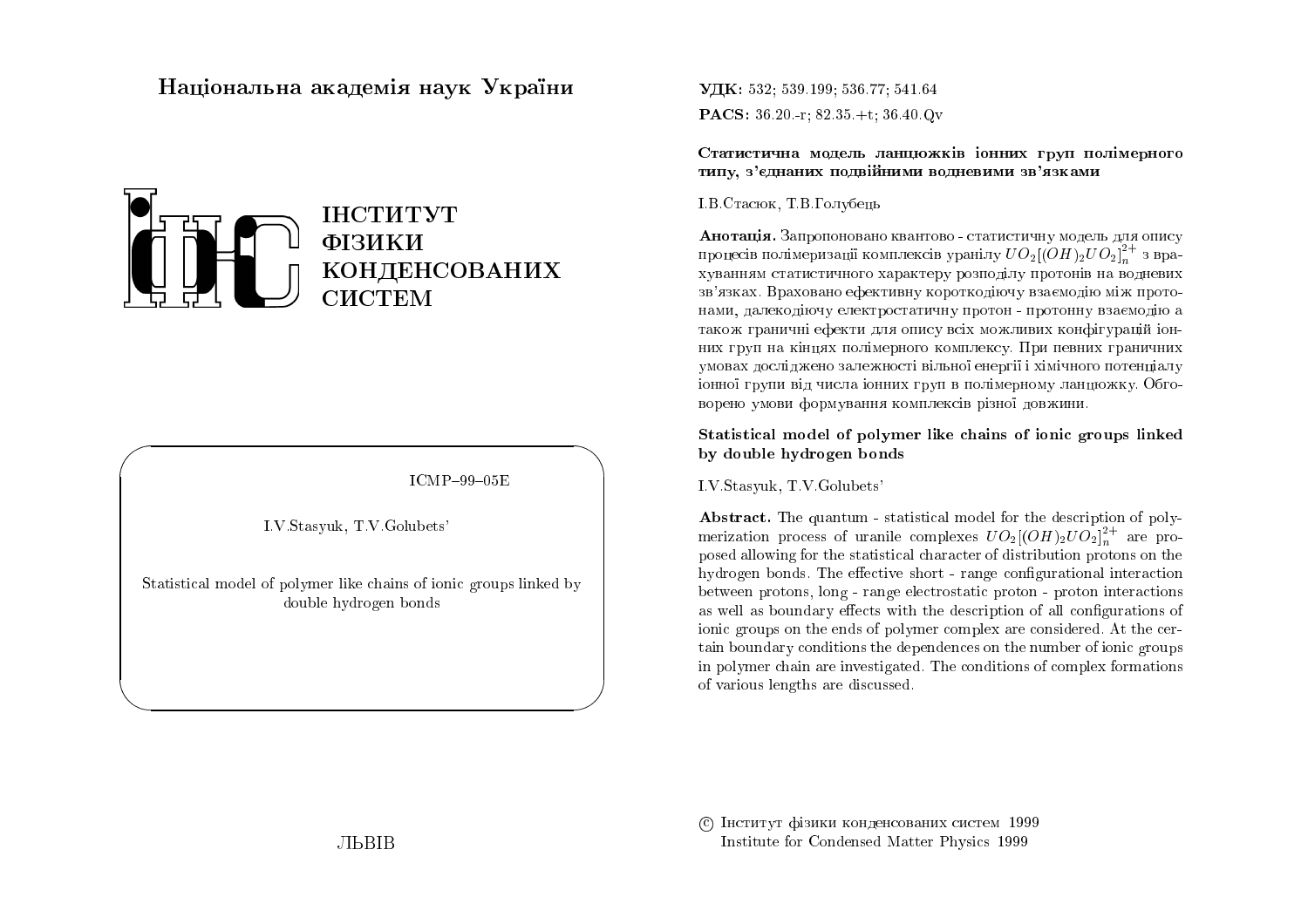#### $ICMP-99-05E$

# 1. Object of studies.

The object of our study are polymer complexes  $UO_2[(OH)_2UO_2]^{2+}$  of uranile with sheet-like double bridges of ionic groups  $\ddot{OH}$ <sup>-</sup> (Fig. 1) [1.2]. Objects of such a type are formed under the influence of hydrolysis and radiolysis of electrolytic water solutions.



Figure 1. The schematic structure

of polymer complex of uranile.

Strong dependence  $[3-5]$  of a complex formation on the pH level of environment, metal ion concentration, and temperature is a characteristic feature of uranile ions' behaviour  $UO_2^{2+}$  in electrolytic water solutions. The description of the influence of aforesaid factors on the process of polymerization of such objects with the participation of hydrogen bonds from the microscopic point of view is an actual problem.

The main purpose of this work is the investigation of thermodynamics of the polymerization process allowing for the statistical character of distribution protons on hydrogen bonds. We take into

account effective short-range configurational interactions between protons surrounding an intermediate ionic groups, long-range electrostatic proton-proton interactions as well as boundary effects with the description of all configurations of ionic groups on the ends of polymer complex.

For this intention, we formulate quantum - statistical model and provide calculation of the free energy of polymer complex and chemical potential of ionic group. Their dependences on the number of ionic groups in polymer chain at the certain boundary conditions are investigated. The stability of complexes of various lengths is considered.

## 2. Model of polymer chain.

The structure, shown at (Fig. 1), can be presented as a molecular complex, where pairs of hydrogen bonds join in series ionic groups. A case is considered, when the groups  $(A)$  and  $(B)$  at the ends of a polymer are the same as to their properties as intermediate ionic groups  $(C)$ .

Let's introduce the basis of  $4^N$  states  $|l\rangle = | |1, l_1\rangle \otimes$  $\ldots \otimes || k, l_k \,\rangle \otimes$  $\ldots \otimes ||N,l_N\rangle$ 



 $(l_k = 1 \dots 4)$ , where  $||k, l_k\rangle = |k; S_{k1}^z, S_{k2}^z\rangle$  are single-site states which are determined by possible values  $S_{kr}^z = \pm 1/2$  of a pseudospin component for r hydrogen bond ( $r = 1 - \text{``upper''}, r = 2 - \text{``lower''}$ ) on k double bridge and  $N$  is a total number of pairs of hydrogen bonds.

Effective short-range configurational interaction between protons belonging to an intermediate ionic group we shall present as follows:

$$
H_{k,k+1} = w'_1 \hat{X}_k^{11} \hat{X}_{k+1}^{44} + w'_1 \left( \hat{X}_k^{11} \hat{X}_{k+1}^{22} + \hat{X}_k^{11} \hat{X}_{k+1}^{33} + \hat{X}_k^{33} \hat{X}_{k+1}^{44} + \hat{X}_k^{22} \hat{X}_{k+1}^{44} \right) + \varepsilon_1 \left( \hat{X}_k^{22} \hat{X}_{k+1}^{22} + \hat{X}_k^{33} \hat{X}_{k+1}^{33} \right) + \varepsilon_2 \left( \hat{X}_k^{11} \hat{X}_{k+1}^{11} + \hat{X}_k^{44} \hat{X}_{k+1}^{44} \right) + \varepsilon_2 \left( \hat{X}_k^{22} \hat{X}_{k+1}^{33} + \hat{X}_k^{33} \hat{X}_{k+1}^{22} \right) + w_2 \left( \hat{X}_k^{44} \hat{X}_{k+1}^{22} + \hat{X}_k^{44} \hat{X}_{k+1}^{33} + \hat{X}_k^{33} \hat{X}_{k+1}^{11} + \hat{X}_k^{22} \hat{X}_{k+1}^{11} \right) + w_1 \hat{X}_k^{44} \hat{X}_{k+1}^{11}
$$

| S.                                                                    | w'                               | w'                                                                                                                                                          |                    |
|-----------------------------------------------------------------------|----------------------------------|-------------------------------------------------------------------------------------------------------------------------------------------------------------|--------------------|
| $\sqrt{w}$                                                            | $ \boldsymbol{\epsilon}_{^I} $   | $ \boldsymbol{\epsilon}_2 $                                                                                                                                 | $w^7$ <sup>o</sup> |
| $\sqrt{\frac{w}{\cdot}}$                                              | $_{\circ}$ ငြး $_{\circ}$ $\mid$ | $\circ \boxed{\epsilon}$                                                                                                                                    | w'                 |
| $\frac{1}{2}$ $\frac{1}{2}$ $\frac{1}{2}$ $\frac{1}{2}$ $\frac{1}{2}$ |                                  | $\begin{bmatrix} w \\ w \end{bmatrix}$ $\begin{bmatrix} 0 \\ 0 \end{bmatrix}$ $\begin{bmatrix} w \\ w \end{bmatrix}$ $\begin{bmatrix} 0 \\ w \end{bmatrix}$ | $\epsilon$         |

where  $w'_1$ ,  $w_1$ ,  $w'$ ,  $w$ ,  $\varepsilon_1$ ,  $\varepsilon_2$ ,  $\varepsilon$ are energies of proton configurations  $(Fig. 2)$  in a potential minima near ionic group and  $\hat{X}^{pq}_{k} = |k; p \rangle \langle k; q |$ . Hubbard operators.

Hamiltonian of a proton subsystem consists of two parts  $\hat{H} = \hat{H}_S +$  $\hat{H}_L$ , where

$$
\hat{H}_m^S = (m+2)\varepsilon + \sum_{k=1}^m \sum_{pq} B^{pq} \times \hat{X}_k^{pp} \hat{X}_{k+1}^{qq} + \hat{H}_1^A + \hat{H}_{m+1}^B
$$

Figure 2. Energies of proton configurations.

stands for the short - range configurational interaction, and

$$
\hat{H}_{m}^{L} = -\frac{a^{2}(Ze)^{2}}{c^{3}} \sum_{\substack{l,l'=1\\(l \neq l')}}^{m+1} \frac{(\hat{X}_{l}^{11} - \hat{X}_{l}^{44})(\hat{X}_{l'}^{11} - \hat{X}_{l'}^{44})}{|l - l'|^{3}}
$$
(1)

is an electrostatic dipole - dipole long - range part. Here  $m = N - 1$  is the number of intermediate ionic groups,  $Ze$  – effective charge of proton,  $a$  –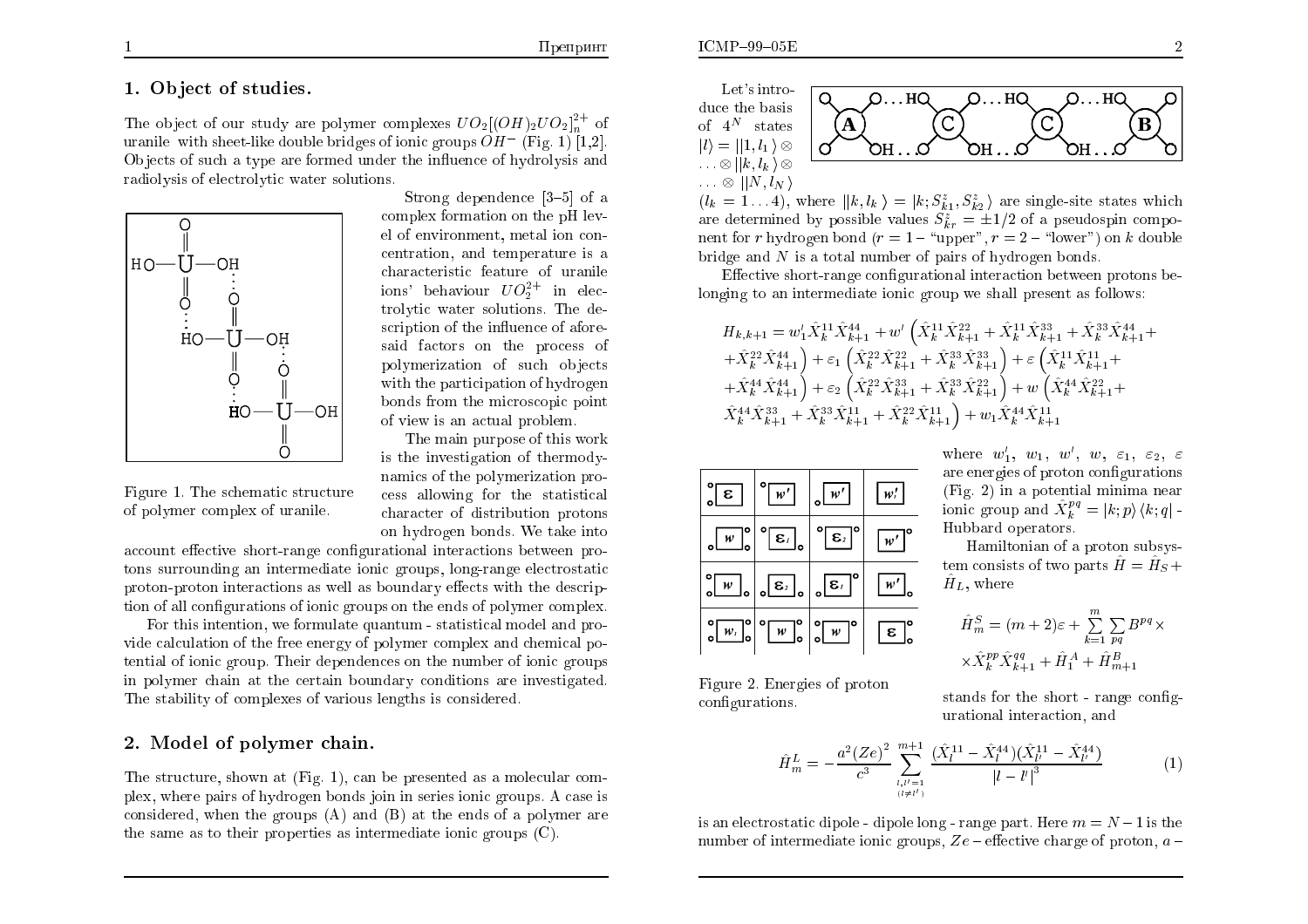distance between potential minimums of protons on the hydrogen bond, c – distance between centres of ionic groups and  $B^{pq}$   $(p, q = 1...4)$  is a square matrix:

$$
\{B^{pq}\} = \begin{pmatrix}\n0 & \frac{w' + w}{2} - \varepsilon & \frac{w' + w}{2} - \varepsilon & w'_1 - \varepsilon - 2\delta \\
\frac{w' + w}{2} - \varepsilon & \varepsilon_1 - \varepsilon & \varepsilon_2 - \varepsilon & \frac{w' + w}{2} - \varepsilon \\
\frac{w' + w}{2} - \varepsilon & \varepsilon_2 - \varepsilon & \varepsilon_1 - \varepsilon & \frac{w' + w}{2} - \varepsilon \\
w_1 - \varepsilon + 2\delta & \frac{w' + w}{2} - \varepsilon & \frac{w' + w}{2} - \varepsilon & 0\n\end{pmatrix} (2)
$$

Boundary effects are described by the terms  $\hat{H}_1^A = \sum_{p} \alpha_{Ap} \hat{X}_1^{pp}$  ("left" end group) and  $\hat{H}_{m+1}^B = \sum_{\alpha} \alpha_{\beta} q \hat{X}_{m+1}^{qq}$  ("right" end group) which are included in a general expression (see eq.  $(2)$ ) for model Hamiltonian

$$
\alpha_{A1} = \alpha_A - \varepsilon + \delta \quad \alpha_{A2} = \mu_A^1 - \varepsilon \quad \alpha_{A3} = \mu_A^2 - \varepsilon \quad \alpha_{A4} = \alpha_A' - \varepsilon - \delta \n\alpha_{B1} = \alpha_B' - \varepsilon - \delta \quad \alpha_{B2} = \mu_B^1 - \varepsilon \quad \alpha_{B3} = \mu_B^2 - \varepsilon \quad \alpha_{B4} = \alpha_B - \varepsilon + \delta
$$
\n(3)

where  $\delta = (w'-w)/2$  and  $\alpha'_i, \alpha_j, \mu^l_k$   $(i, j, k = A, B; l = 1, 2)$  are quantities which can take values of configuration energies from the set of possible ones (Fig. 2) depending on the number of protons joined outside to the boundary ionic groups  $(A)$  and  $(B)$ .

### 3. Transfer matrix approach.

At the calculation of the free energy of a proton subsystem we use an expression

$$
F_m = -\frac{1}{\beta} \ln Z_m \quad \text{where} \quad Z_m = Z_m^S \left\langle e^{-\beta \hat{H}_m^L} \right\rangle_S \quad (4)
$$

where  $Z_m^s = S_p \left[ e^{-\beta \hat{H}_m^s} \right]$  is partition function of the system with the short - range interactions only and

$$
\left\langle e^{-\beta \hat{H}_{m}^{L}} \right\rangle_{S} = \frac{1}{Sp\left[e^{-\beta \hat{H}_{m}^{S}}\right]} Sp\left[e^{-\beta \hat{H}_{m}^{L}} e^{-\beta \hat{H}_{m}^{S}}\right]
$$
(5)

denotes the statistical average on the initial basis with Hamiltonian  $\hat{H}_{m}^{S}$ .

We shall calculate trace in  $Z_m^s$  using a transfer - matrix method [6]. By introducing auxiliary diagonal matrices  $\hat{A} = \sum_{n} e^{-\beta \alpha_{AP}} \hat{X}^{pp}; \quad \hat{D} =$  $\sum_{a} e^{-\beta \alpha} B_{q} \hat{X}^{qq}$  (see section 2, eq. (3)), and using properties of direct product of matrices as well as commutation relation  $[x_i^{pp}, x_{i+1}^{qq}] = 0$  for projecting operators, we shall obtain a formula for evaluation of partition

function:

 $ICMP-99-05E$ 

$$
Z_m^S = e^{-\beta(m+2)\epsilon} S p \left[ e^{-\beta \hat{H}_1^A} e^{-\beta \sum_{k=1}^m \sum_{pq} B^{pq} \hat{X}_k^{pp} \hat{X}_{k+1}^{qq}} e^{-\beta \hat{H}_{m+1}^B} \right] =
$$
  
= 
$$
e^{-\beta(m+2)\epsilon} \tilde{\Sigma} \hat{A} \left[ e^{-\beta \hat{B}} \right]^m \hat{D}
$$
 (6)

here  $\tilde{\Sigma}$ [...] is the sum of all elements of the product of matrices  $A\left[e^{-\beta \hat{B}}\right]^{m}\hat{D}$  and  $\left[e^{-\beta \hat{B}}\right]_{pq}=e^{-\beta B^{pq}}s$  a transfer-matrix of the system. The transfer-matrix is given by the following expression:

$$
\left[e^{-\beta \hat{B}}\right]_{pq} = \begin{pmatrix} 1 & e^{-\beta \left(\frac{w'+w}{2}-\varepsilon\right)} e^{-\beta \left(\frac{w'+w}{2}-\varepsilon\right)} & e^{-2\beta \delta} e^{-\beta \left(w'_{1}-\varepsilon\right)} \\ e^{-\beta \left(\frac{w'+w}{2}-\varepsilon\right)} & e^{-\beta \left(\varepsilon_{1}-\varepsilon\right)} & e^{-\beta \left(\varepsilon_{2}-\varepsilon\right)} & e^{-\beta \left(\frac{w'+w}{2}-\varepsilon\right)} \end{pmatrix}
$$

$$
\left[e^{-\beta \hat{B}}\right]_{pq} = \begin{pmatrix} 1 & e^{-\beta \left(\frac{w'+w}{2}-\varepsilon\right)} & e^{-\beta \left(\varepsilon_{1}-\varepsilon\right)} & e^{-\beta \left(\frac{w'+w}{2}-\varepsilon\right)} \\ e^{-\beta \left(\varepsilon_{2}-\varepsilon\right)} & e^{-\beta \left(\varepsilon_{1}-\varepsilon\right)} & e^{-\beta \left(\frac{w'+w}{2}-\varepsilon\right)} \end{pmatrix}
$$
 (7)

The next step is to use a unitary transformation  $\hat{U}^{-1}e^{-\beta \hat{B}}\hat{U}$  which will put the transfer-matrix (7) to a diagonal form. This allows to present  $\left[e^{-\beta \hat{B}}\right]^{m} = \hat{U} \hat{\Lambda}^{m} \hat{U}^{-1}$ , where  $\hat{\Lambda}$  is a diagonal matrix  $(\hat{U}^{-1} e^{-\beta \hat{B}} \hat{U} = \hat{\Lambda})$  with eignevalues  $\lambda_k$ .

# 4. Free energy.

We consider the case when the most probable among various proton configurations near ionic group are the two-proton ones (that corresponds to the chemical formulae  $[UO_2(OH)_2]^{2+}$ , and the proton configurations with four or zero protons (energies  $w'$ <sub>1</sub> and  $w$ <sub>1</sub>, see Fig. 2) are practically absent. A great number of works testifies to this fact [8,9], where configuration interaction mechanism as used not only for description of molecular systems, but also for crystals with hydrogen bonds. Further on we use this fact, putting  $w'_1$  and  $w_1 \rightarrow \infty$ . In this case at finite values of the parameter  $\delta = (w'-w)/2$  it is easy to see that the eigenvalues of the transfer – matrix  $(7)$  are the following:

$$
\lambda_1 = \frac{1}{2} (\gamma_1 + \gamma_2 + 1) + \frac{1}{2} \sqrt{(\gamma_1 + \gamma_2 - 1)^2 + 4\eta^2} \quad \lambda_3 = \gamma_1 - \gamma_2
$$
  

$$
\lambda_2 = \frac{1}{2} (\gamma_1 + \gamma_2 + 1) - \frac{1}{2} \sqrt{(\gamma_1 + \gamma_2 - 1)^2 + 4\eta^2} \quad \lambda_4 = 1
$$

where

$$
\gamma_1 = e^{-\beta(\varepsilon_1 - \varepsilon)} \quad \gamma_2 = e^{-\beta(\varepsilon_1 - \varepsilon)} \quad \eta = 2e^{-\beta\left(\frac{w' + w}{2} - \varepsilon\right)}
$$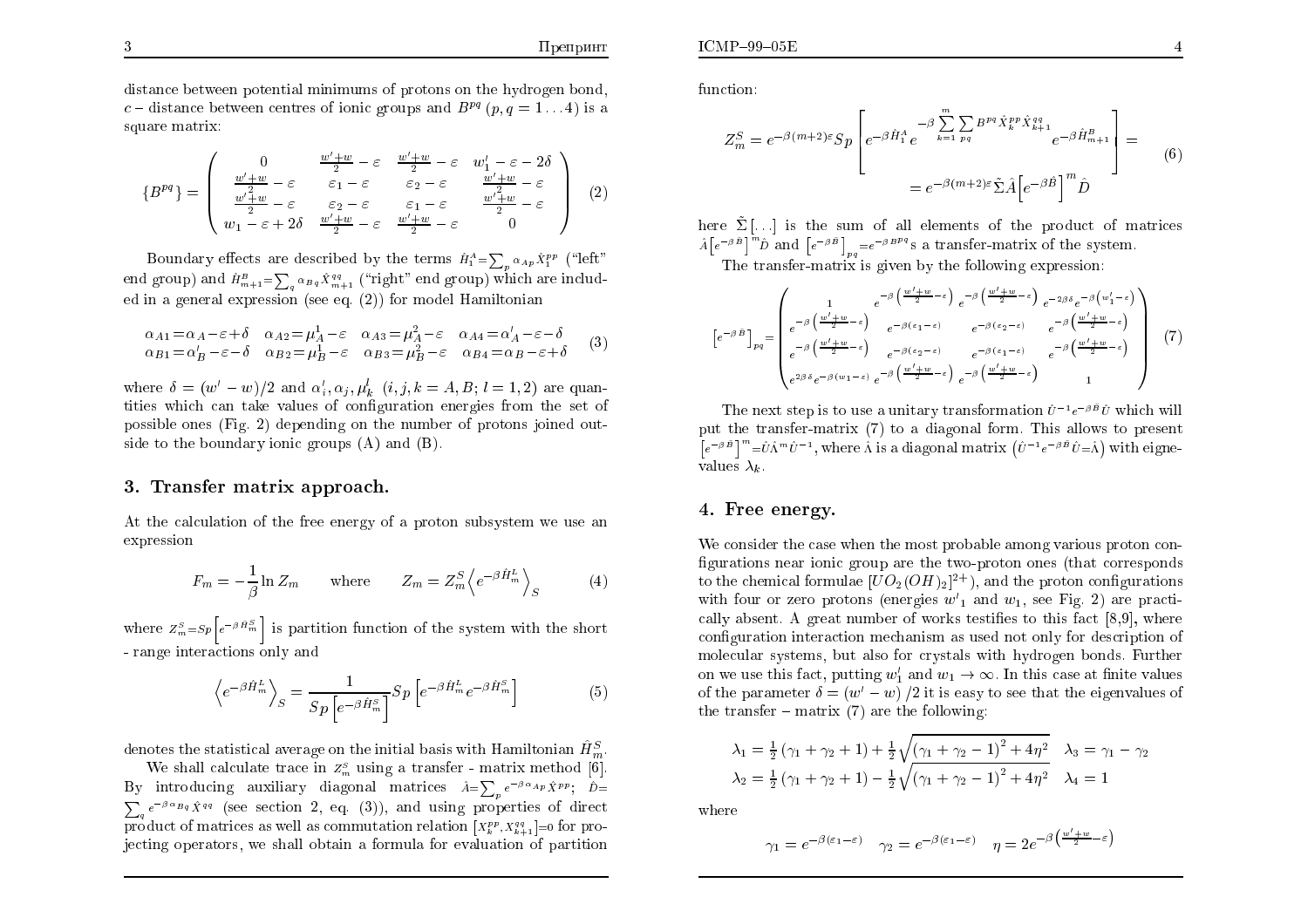Correspondingly, we obtain a configurational contribution to the partition function of the system:

$$
Z_m^S = \frac{1}{4} \left( \lambda_1^m + \lambda_2^m \right) \left( \nu_A^+ \nu_B^+ + \rho_A^+ \rho_B^+ \right) + \frac{1}{4} \left( \lambda_1^m - \lambda_2^m \right) \left[ \frac{1}{\sqrt{\varphi^2 + 1}} \left( \nu_A^+ \rho_B^+ + \nu_B^+ \rho_A^+ \right) - \frac{\varphi}{\sqrt{\varphi^2 + 1}} \left( \nu_A^+ \nu_B^+ + \rho_A^+ \rho_B^+ \right) \right] + \frac{(\gamma_1 - \gamma_2)^m}{2} \rho_A^- \rho_B^- - \frac{1}{2} \nu_A^- \nu_B^-
$$
\n8.8888 notations are introduced.

\n
$$
(8)
$$

here notations are introduced  $(\varphi = \frac{\gamma_1 + \gamma_2 - 1}{2\eta})$ :

$$
\begin{aligned}\n\nu_A^{\pm} &= e^{-\beta(\alpha_A - \varepsilon + \delta)} \pm e^{-\beta(\alpha_A' - \varepsilon - \delta)} & \nu_B^{\pm} &= e^{-\beta(\alpha_B - \varepsilon + \delta)} \pm e^{-\beta(\alpha_B' - \varepsilon - \delta)} \\
\rho_A^{\pm} &= e^{-\beta(\mu_A^1 - \varepsilon)} \pm e^{-\beta(\mu_A^2 - \varepsilon)} & \rho_B^{\pm} &= e^{-\beta(\mu_B^1 - \varepsilon)} \pm e^{-\beta(\mu_B^2 - \varepsilon)}\n\end{aligned}
$$

We calculate the full partition function of system using the expressions  $(4)$  and  $(5)$  with the help of the cumulant expansion of a statistical mean value  $\langle e^{-\beta \hat{H}_m^L} \rangle$ .

Let's introduce a notation  $\lambda = -\frac{\beta a^2 (Ze)^2}{c^3}$  ( $\beta = 1/kT$ ); then  $\langle e^{-\beta \hat{U}_m} \rangle_s = \langle e^{-\lambda \hat{R}_m} \rangle_s$ , where

$$
\hat{R}_m = \sum_{l,l'=1}^{m+1} \frac{(\hat{X}_l^{11} - \hat{X}_l^{44})(\hat{X}_{l'}^{11} - \hat{X}_{l'}^{44})}{|l - l'|^3} \qquad (l \neq l') \tag{9}
$$

We will take into account a small values of  $\lambda$  parameter that corresponds to high - temperature expansion. Then, when the terms up to the second order are taken into account, we obtain the following expression for free energy:

$$
F(m) = \varepsilon(m+2) - \frac{1}{\beta} \left[ \ln \left( Sp \left[ e^{-\beta \hat{H}_m^S} \right] \right) - \lambda \langle \hat{R}_m \rangle_s + \frac{\lambda^2}{2} \left[ \langle \left( \hat{R}_m \right)^2 \rangle_s - \langle \hat{R}_m \rangle_s^2 \right] \right]
$$
(10)

where mean value  $\langle \hat{R}_m \rangle_{\rm g}$  and dispersion  $\langle (\hat{R}_m)^2 \rangle_{\rm g} - \langle \hat{R}_m \rangle_{\rm g}^2$  can be calculated using the relation  $(9)$ .

#### 5. Averages.

We demonstrate the scheme of calculating of  $\left\langle \hat{X}_{i_1}^{p_1p_1} \dots \hat{X}_{i_n}^{p_np_n} \right\rangle_S$  averages appearing at this stage on the example of pair correlation function  $\left\langle \tilde{X}_l^{rr} \hat{X}_{l'}^{ss} \right\rangle_{S}$ .

$$
\left\langle \hat{X}_l^{rr} \hat{X}_{l'}^{ss} \right\rangle_S = \gamma \sum_{n_1, n_2, \dots, n_{m+1}} \delta_{rn_l} \delta_{sn_{l'}} e^{-\beta A(n_1)} e^{-\beta B^{n_1 n_2}} e^{-\beta B^{n_2 n_3}} \dots
$$
\n
$$
\dots e^{-\beta B^{n_m n_m + 1}} e^{-\beta D(n_{m+1})}, \text{ where } \gamma = e^{-\beta (m+2)\varepsilon} / s_p \Big[ e^{-\beta \hat{H}_m^S} \Big] \tag{11}
$$

Using a notation  $V^{pq} = e^{-\beta B^{pq}}$  for transfer - matrix we obtain from (11) a following four alternatives  $(l' > l)$ :

**Variant I**  $(1 < l < l' < m + 1)$ 

$$
\left\langle \hat{X}_l^{pp} \hat{X}_{l'}^{qq} \right\rangle_S = \gamma \sum_{n_1, n_{m+1}} e^{-\beta A(n_1)} \langle n_1 | \hat{v}^{l-1} | p \rangle \langle p | \hat{v}^{l'-l} | q \rangle \times \times \langle q | \hat{v}^{m-l'+1} | n_{m+1} \rangle e^{-\beta D(n_{m+1})}
$$

Variant II  $(1 < l < m+1$  and  $l = m+1$ )

$$
\left\langle \hat{X}_l^{pp} \hat{X}_{l'}^{qq} \right\rangle_S = \gamma \sum_{n_1} e^{-\beta A(n_1)} \langle n_1 | \hat{V}^{l-1} | p \rangle \langle p | \hat{V}^{m-l+1} | q \rangle e^{-\beta D(q)}
$$

Variant III  $(l = 1$  and  $1 < l' < m + 1$ 

$$
\left\langle \hat{X}_l^{pp} \hat{X}_{l'}^{qq} \right\rangle_S = \gamma \sum_{n_{m+1}} e^{-\beta A(p)} \langle p | \hat{V}^{l'-1} | q \rangle \langle q | \hat{V}^{m-l'+1} | n_{m+1} \rangle e^{-\beta D (n_{m+1})}
$$

Variant IV  $(l = 1$  and  $l' = m + 1$ 

$$
\left\langle \hat{X}^{pp}_{l} \hat{X}^{qq}_{l'} \right\rangle_{S} = \gamma e^{-\beta A(p)} \langle p | \hat{v}^{m} | q \rangle e^{-\beta D(q)}
$$

#### 6. Summary

The results presented below are obtained by means of numerical calculations. They show the dependences of free energy  $F(m)$  on the length of polymer chain (number of intermediate ionic groups  $m$ ) for the different boundary conditions at various temperatures.

We have used the values for energies of proton configuration interaction:  $\varepsilon_1$  and  $\varepsilon_2$  in the range 100...150 cm<sup>-1</sup>; w and w' in the range  $600...800 \, \text{cm}^{-1}$  (Ze = 1/4e). These values are characteristic for the systems [8,9] with hydrogen bonds.

The parameters a and c we took from structural data [7]  $(a = 0.5\text{Å})$ and  $c = 6.064\AA$ ). These distances are specific of hydrogen-bonded crystalline compounds with uranile  $(\lambda_{T=298K} = -0.08)$ . The second order term in cumulant expansion  $(5)$  gives a contribution no greater than 25-30 % of the linear one. The main results can be summarized as follows: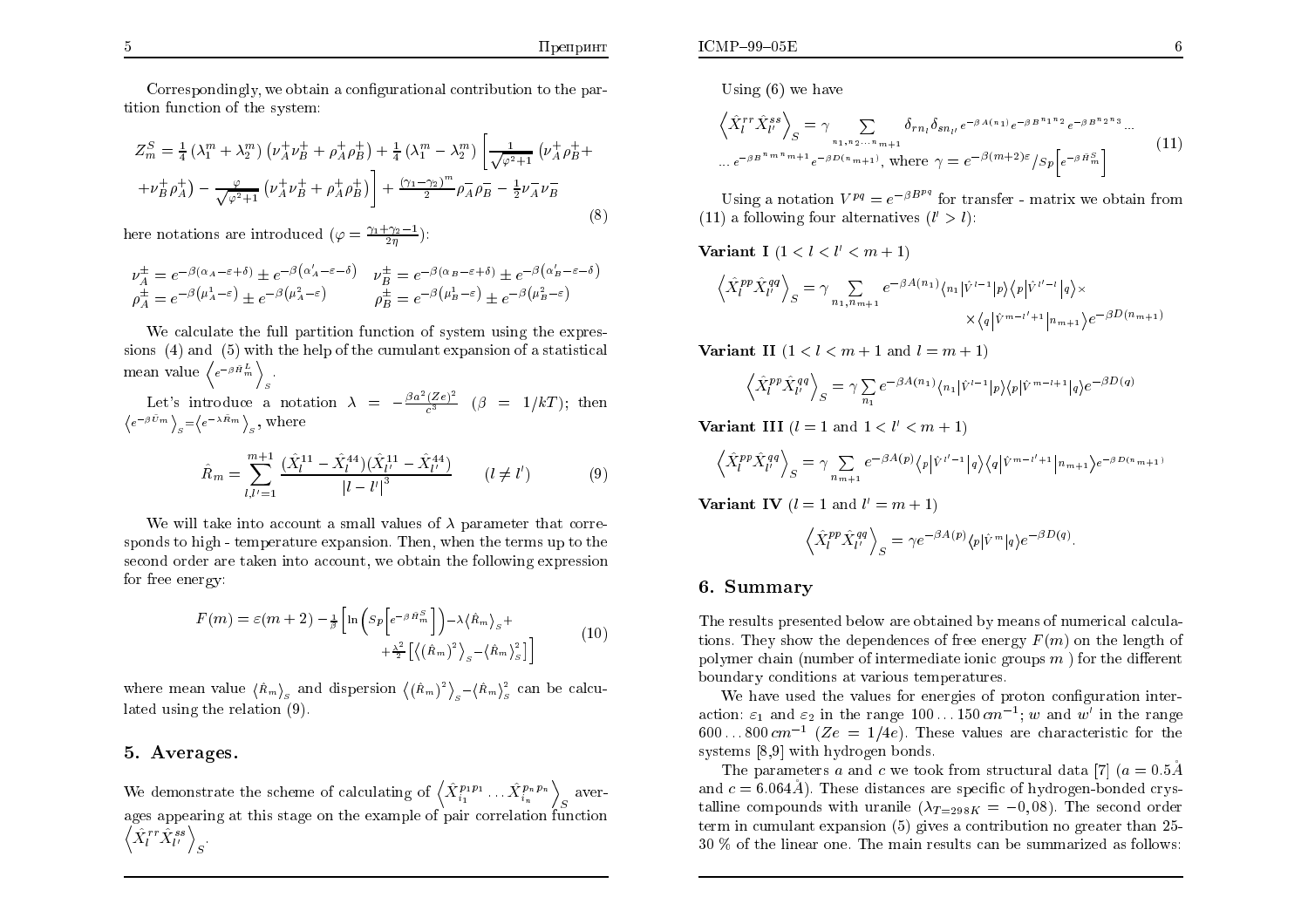- 1. In the context of accepted approach for the proposed model we observe the effect of linear dependence of the chain free energy on number of links at increasing of  $m$ . In this case the free energy per one ionic group goes into saturation. Taking into account the long - range interaction do not cause essencial changes. The one exception is shown in the Fig.  $3(b)$  that corresponds to lower temperature. This is a result of using of high - temperature expansion approximation at the consideration of the long - range interaction.
- 2. We can elucidate the role of deviation of the  $F(m)$  dependence from the linear one by constructing corresponding dependences for derivative  $\partial F/\partial m = \mu$ . This quantity plays the role of chemical potential of ionic group  $UO_2^{2+}$  in the polymer chain. The equilibrium state of chain in the surrounding medium (electrolytic solution) can be determined by the condition  $\mu = \tilde{\mu}$ , where  $\tilde{\mu}$  is chemical potential of ionic group in surrounding medium. At  $\mu < \tilde{\mu}$  preferable is the association of the ionic groups into chains. Whereas at  $\mu > \tilde{\mu}$ the state with ionic group in solution is more stable.
- 3. As it is evident from graphs in Fig. 4, we can separate three regions  $(I, II, III)$  of possible values of chemical potential  $\tilde{\mu}$ . It corresponds to essentially different behaviour of investigated system. In the region I ( $\tilde{\mu} > \mu$ ) the formation of chain with arbitrary length takes place. In the region III  $(\mu > \tilde{\mu})$  a chain falls to pieces. Of special interest is a case when  $\tilde{\mu}$  is situated in area II. The chain is unstable for decreasing dependence  $\mu(m)$  at  $m < m^*$  (see Figs. 4(a), 4(b)), where  $m^*$  is defined by condition  $\mu(m^*) = \tilde{\mu}(m^*)$ . Whereas, at  $m >$  $m^*$  the creation of chains with a large number of links leads to more stable states. Here  $m^*$  plays a role of lowest critical size of chain. When  $\mu$  is increasing with m (Fig. 4(c)), the states with  $m < m^*$ are stable. In this case short chains are preferable. Nonmonotonic dependence of  $\mu(m)$  (Fig. 4(b)) can lead to existence of chains with some definite length which can be obtained from condition of minimal value of  $\mu(m)$ . Such a behaviour takes place when  $\tilde{\mu}$  is situated in region II.
- 4. The graphs represented in Fig. 3 and Fig. 4 correspond to complexes with different proton configurations at their ends. As it is evident from the beforesaid, the chains stability depend critically on the boundary conditions. The realisation of the certain boundary proton configurations has a statistical character. That is why the more consistent description of this effect should use a great

canonical ensemble at the description of proton subsystem. It gives a possibility of closer examination of the surrounding medium role in the uranile polymer complex formation.

### 7. Acknowledgement

This work was supported by the INTAS-Ukraine-95-0133 project. The authors are pleased to express their gratitude to the INTAS.

## References

- 1. I. R. Yukhnovskii, A. L. Ivankiv, V. V. Ignatyuk, G. S. Dmytriv, M. V. Tokarchuk. Problems of description of nuclear physical and chemical processes in nuclear magma inside object "Shelter". I. Radiolysis in a system "nuclear magma - water". - L'viv, 1996. - 15p. -(The preprints of the Institute for Condensed Matter Physics of the National Academy of Sciences of Ukraine).
- 2. Davydov Yu. P., Yefremenkov V. M., Skriptsova A. V. Investigation of polymerization  $U(VI)$  in solutions. - Radiokhimiya, 1973, No 3, p. 452-454.
- 3. Davydov Yu. P. State of radionuclides in solutions. Minsk.,"Science and technique ", 1978, 224p.
- 4. Nazarenko V. A., Antonovych V. P., Nevskaya E. M. Hydrolysis of ions of metals in the diluted solutions. M.: Atomizdat, 1979, 192p.
- 5. Fishtik I. F., Vataman I. I. Thermodynamics of hydrolysis of metal's ion. Kishinev, "Shpiintsa", 1988, p.293.
- 6. G. Ziman. The theoretical physics of uniformly disordered systems.  $-M., Mir, 1982, 591p.$
- 7. Volod'ko L. V., Komjak L. I., Umrejko D. S. Uranile compounds. Minsk.: BGU, 1981, v.1,2.
- 8. I. V. Stasyuk, Yu. V. Sizonenko, R. Ya. Stetsiv. Electron states and adiabatic potential of the hydrogen bond. L'viv,  $1997 - 30p$ . (The preprint of the Institute for Condensed Matter Physics of the National Academy of Sciences of Ukraine).
- 9. I. V. Stasyuk, O. L. Ivankiv, N. I. Pavlenko. Orientational tunnelling model of one-dimensional molecular systems with hydrogen bonds. - Journal of Physical studies, 1997, v.1, No 3, p.418-429.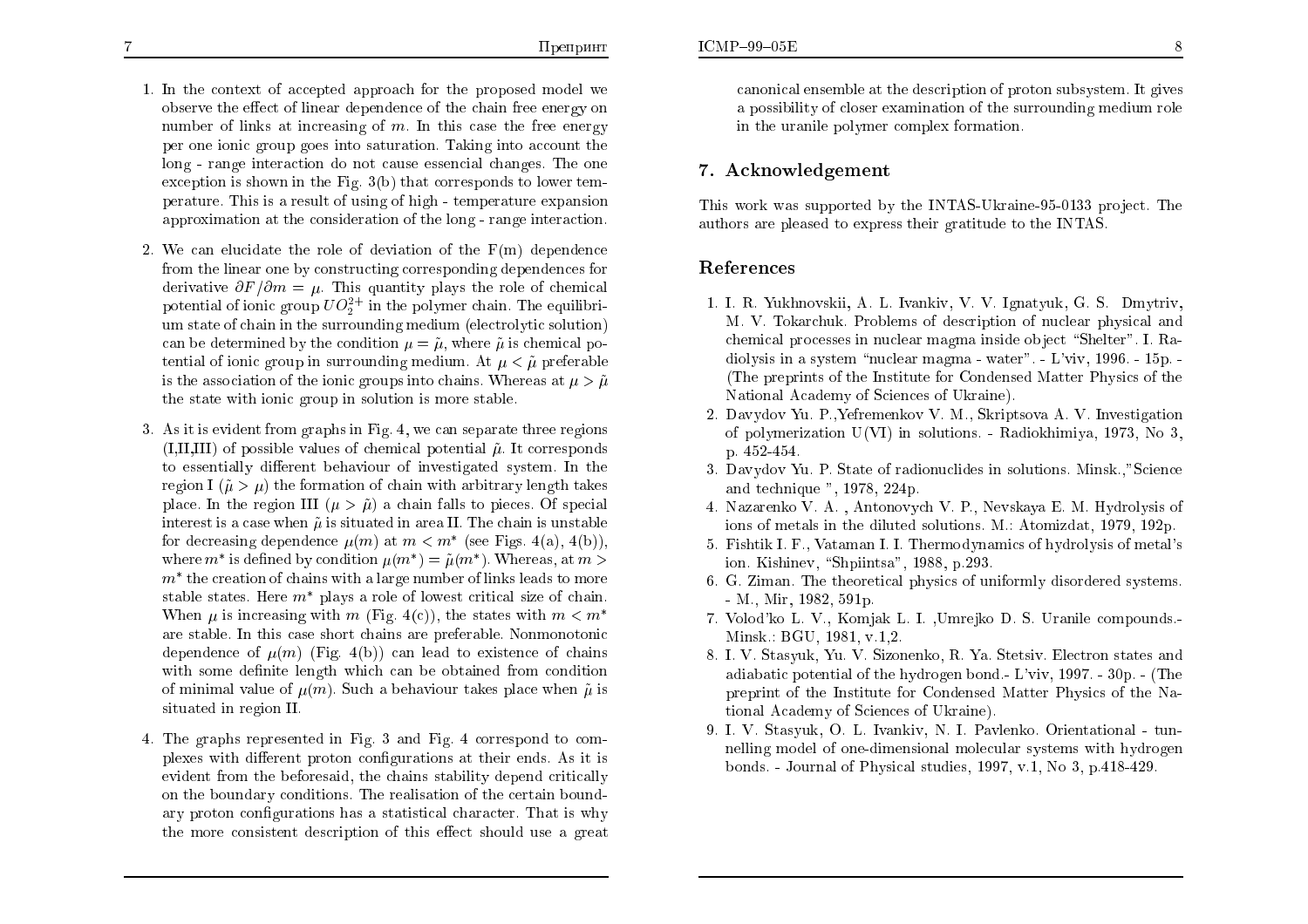

Figure 3. Free energy  $F(m)$  of polymer chain as a function of number of ionic groups m with an account for:  $(1)$  – the short-range configuration interaction only, (2) and (3) – the short - range interaction and the long - range one in the first and second orders of cumulant expansion respectively. Temperature and energies of proton configuration ( $\varepsilon = 0$ ): respectively. Temperature and energies of proton comiguration ( $\varepsilon = 0$ ):<br>
(a)  $-T = 298K$ ,  $\varepsilon_1 = \varepsilon_2 = 125cm^{-1}$ ,  $w' = w = 800cm^{-1}$  ( $\alpha_A = \alpha_B = w$ ,  $\mu_A^1 = \mu_B^1 = \varepsilon_1$ ,  $\mu_A^2 = \mu_B^2 = \varepsilon_2$ ,  $\alpha'_A = \alpha'_B = w'$ ); (b)  $-T = 150K$ ,<br>



Figure 4. The chemical potential  $\mu(m)$  as a function of number of ionic group  $m$  calculated allowing for the short - range and long - range interaction between protons (Themperature and energies of proton configurations are the same as in Figure 3 in the cases  $(a)-(d)$ .